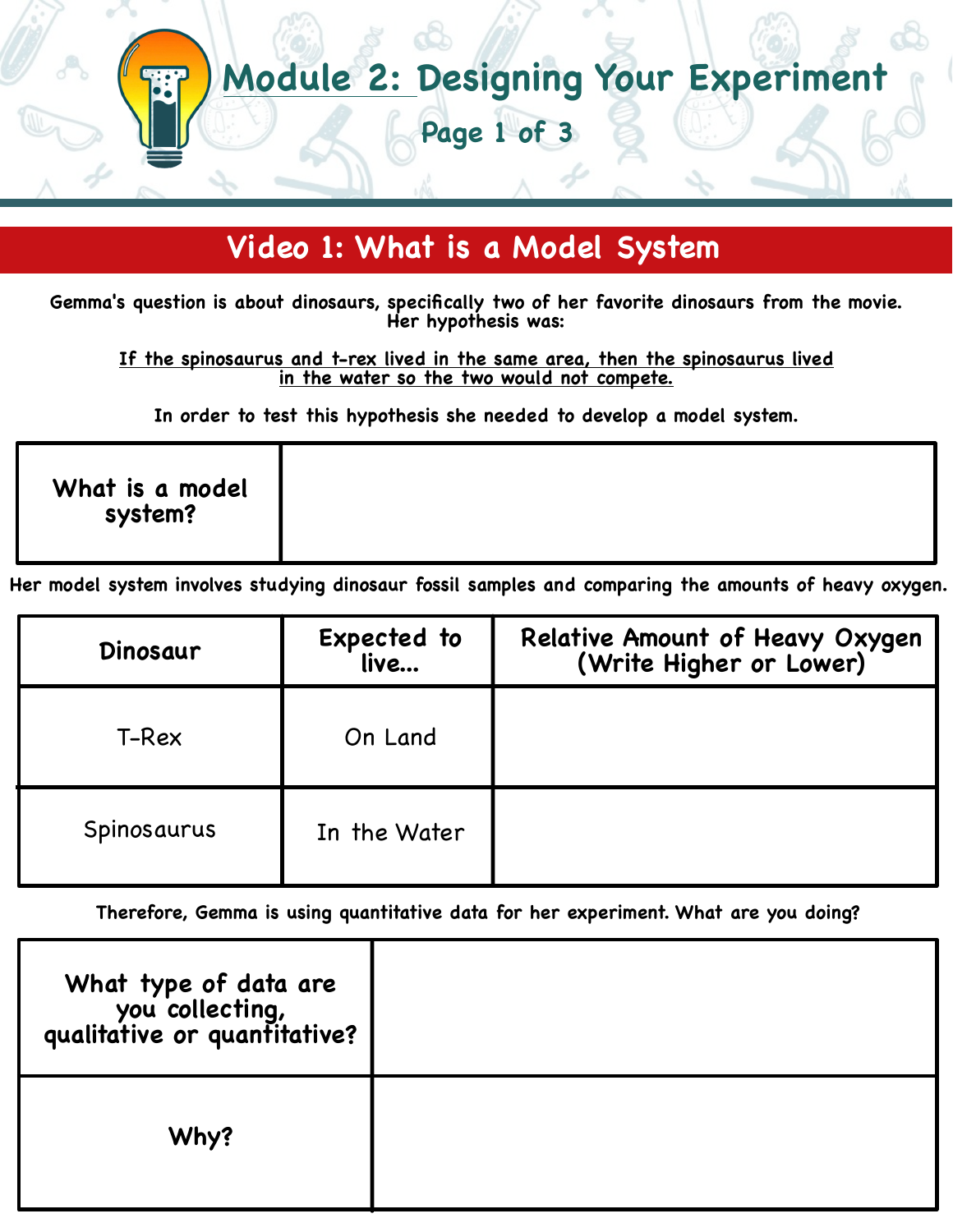# **Module 2: Designing Your Experiment**

**Page 2 of 3**

## **Video 2: What are Experimental Variables?**

**Gemma now described to us the definition of a variety of variables. Lets review:**

**Please circle what type of variable each item serves as in Gemma's experiment**

| Item                | <b>Type of Variables</b> |           |             |
|---------------------|--------------------------|-----------|-------------|
| Amount of           | Independent              | Dependent | Confounding |
| <b>Heavy Oxygen</b> | Variable                 | Variable  | Variable    |
| Type of<br>Dinosaur | Independent              | Dependent | Confounding |
|                     | Variable                 | Variable  | Variable    |
| <b>Broken</b>       | Independent              | Dependent | Confounding |
| Machine             | Variable                 | Variable  | Variable    |

#### **What are the variables you have in your experiment?**

| What are your<br>independent variables?                           |  |
|-------------------------------------------------------------------|--|
| What are your<br>dependent variables?                             |  |
| What are some potential<br>confounding variables<br>you may have? |  |